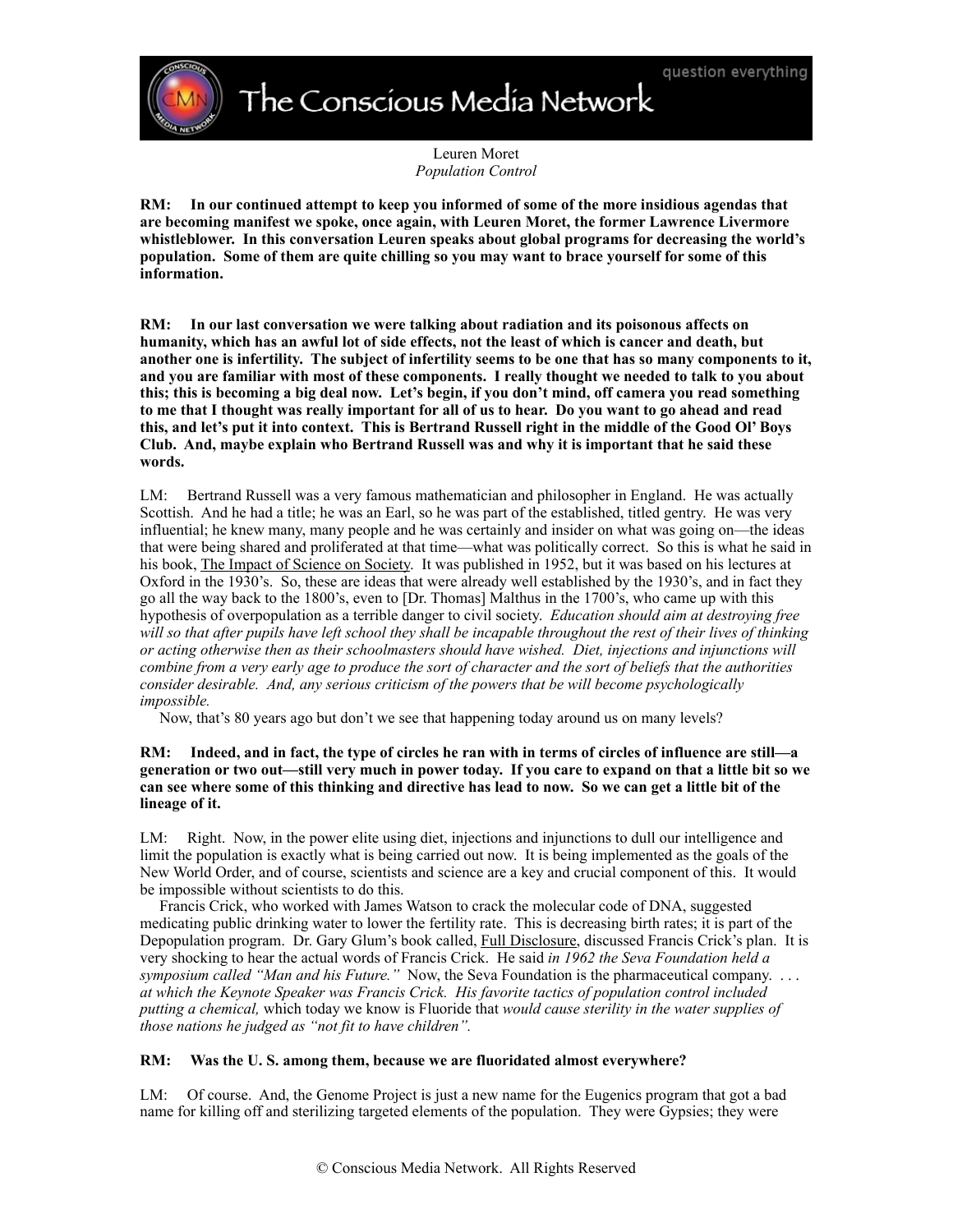Jews; they were Blacks; they were bloodlines that were identified as undesirable. But who made that decision? Of course it was the ruling elite. And, who implemented it? Of course it was the scientists. Quoting Francis Crick: *This approach may run against Christian ethics, but I do not see why people should have a right to have children. We might be able to achieve remarkable results after 20 or 30 years by limiting reproduction to genetically superior couples.*

**RM: OK, well, infertility is, indeed, an issue. It is an issue it seems mostly in first-world nations, where we have the greatest amount of science being applied to our societies. I know that there are other exceptions to that where experiments have been done on people and women in third world nations. The outcome has been sterility, and we are going to get into some of those. But can we stick with this whole DNA issue for a moment in tracking because there is something that you told me about when we interviewed you the first time, and I wanted to come back and revisit it. This has to do with an interesting project by the wives of the Google guys called "23 and Me". Can we talk about this and why this is so significant a project—seemingly a humanitarian project that people support by paying for the service.**

LM: Yes. Larry Page and Sergey Brin are the two co-founders of Google. They both dropped out of Stanford Graduate School to start Google, and the owner of Sun Microsystems funded them. Now Google, Sun Microsystems and Microsoft are all moving their headquarters to Israel, which will put them under the control of Jacob Rothschild and the city of London ruling elite.

#### **RM: This is true—they are all literally moving headquarters there?**

LM: Yes they are. Sergey Brin and Larry Page recently married, both of them, in the year 2007. It is very curious that these 32-year-olds, with about 30 billion dollars each in their pockets, both married women in biological information systems—in other words genetics or eugenics. Now, Anne Wojcicki worked at NIH, which is the eugenics headquarters for the U. S. Government. Then she went to the Wiseman Institute, which is the eugenics headquarters for the city of London and the international bankers. Then she worked at U. C. San Diego, which is the eugenics program for the Navy, or the University of California and the Navy work very closely, because the University of California is actually a weapon of mass destruction; it is the main weapon of mass destruction contractor for the international bankers on Wall Street and the city of London.

#### **RM: Under this umbrella are which facilities?**

LM: Under this umbrella was the Manhattan Project in World War II, when they developed atomic bombs, an Agent Orange prototype intended for depopulation and Depleted Uranium, radioactive poison gas weapons.

#### **RM: All of this under the University of California system?**

LM: All of this—well, the Manhattan Project started at U. C. Berkeley.

### **RM: Yeah.**

LM: The University of California has had the management contract unchallenged for 62 years for the nuclear weapons laboratories.

# **RM: Right.**

LM: I began to investigate that and wondered why, and I discovered that the first president of the University of California was a skull and bones man from Yale; that is the ruling elite of the United States. His name was Gillman, and he was very interested in science. He recognized in the 1860's that science was essential to the ruling elite maintaining control and power.

## **RM: OK, so that's the history there. Let's go back to Google—not Google, but to "23 and Me," the wives of Google.**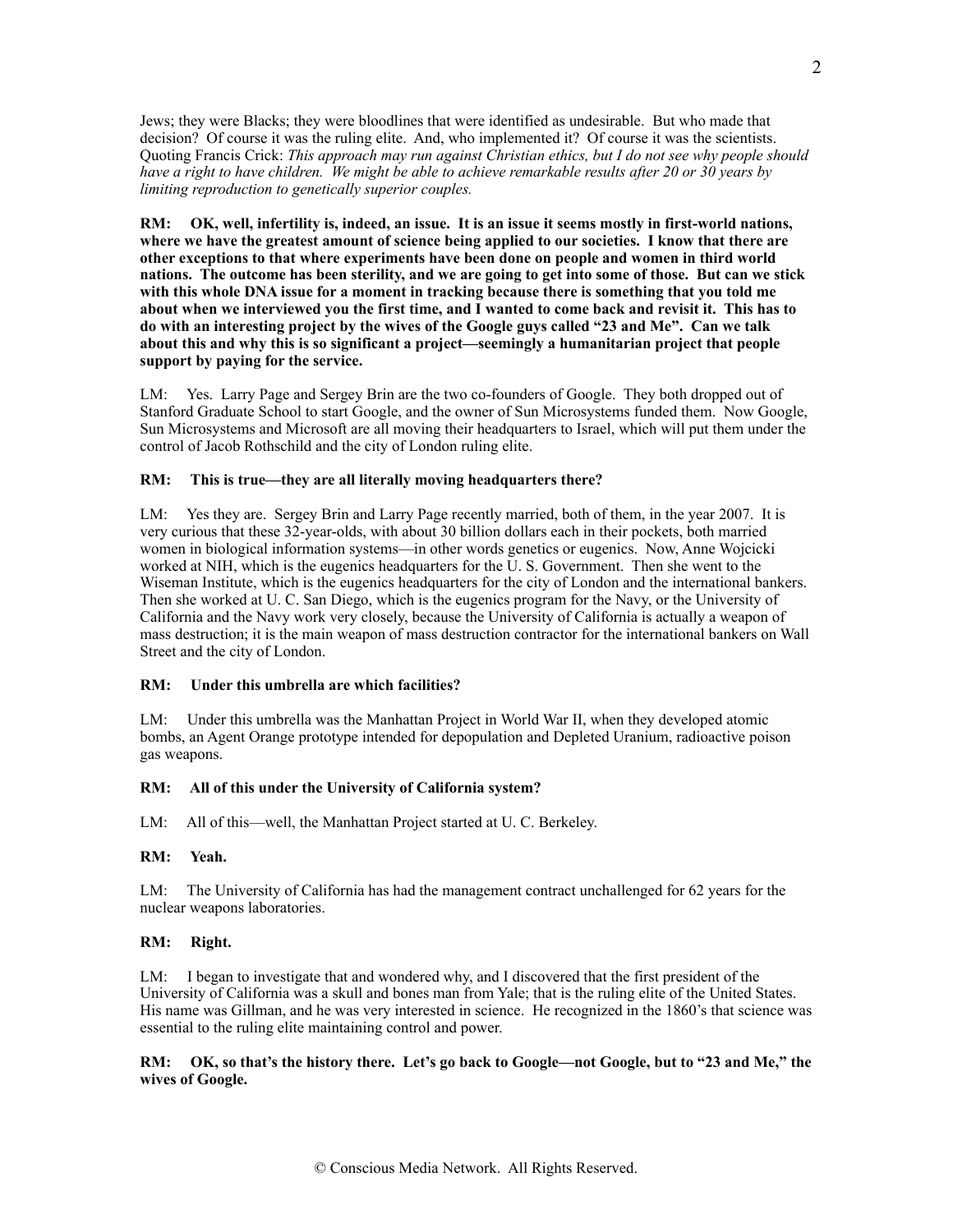LM: To "23 and Me," so Anne Wojciciki started a new company called "23 and Me." Well there are 23 chromosomes on the DNA. As soon as she married Sergey Brin she received millions of dollars not only from Google, but other venture capital companies in Silicon Valley to move her start-up company forward. Her company is to collect DNA voluntarily from people through the Internet. They will pay her to analyze their DNA and give them suggestions on who would make better partners for them to marry, based on DNA considerations.

 Now, it is alarming because you or I would never voluntarily give our DNA: that is very, very intimate information, and they don't really need our DNA to know who we are, because if they can get a member from somewhere in your family they have the DNA for the whole family.

## **RM: What is the larger implication of this—the largest implication of this, from what you understand? There group is relatively new, too.**

LM: The largest implication is that Google, when it is moved to Israel, will be directly under the control of the city of the city of London Bankers through Jacob Rothschild. That means that ethnic specific bioweapons that are being developed in bioweapons laboratories all over the U. S. and in other countries as well, will be used by the international bankers to wipe out bloodlines that they have identified as undesirable. It's not just Gypsies and Mexicans and indigenous people. They also want to eliminate lateral thinkers and change agents in the population. They have already been culling and killing off about 50,000 people a year in England with microwave and other exotic technologies. This doomsday machine is already underway.

## **RM: There is a precedence for this; everyone is fairly well familiar with SARS—the whole Asian Flu thing and how that played itself out in Canada. Give us some other ideas where this has come up, where there have been viruses that have specifically engineered for a geno-type, if there are others like SARS. Or, was that sort of [unique]?**

LM: I'm trying to think of some examples. Well, it's not exactly a bioweapon—we know that American scientists and medical experts visited American Indian reservations maybe about 20 years ago. They told the Indians they were collecting DNA data to help them with Diabetes. They asked the Indians permissions to do mouth swabs on them. If you get a sample of someone's saliva—you could even get that off a fork they used in a restaurant, walk over and take it off the plate—then they have your DNA. In some American Indian tribes now 80% percent of fertile women are sterile.

## **RM: How does that relate back to the previous statement where their DNA samples were taken via saliva? What was introduced or what happened to create the sterility?**

LM: We know the American Indian populations are declining; we know that the medical healers with traditional medicines in the Indian tribes are being murdered. I've been told that eight or ten healers just in one Indian population, they all died within a week of each other. Also, in Hawaii the Hawaiian High Priesthood has informed me that their native healers are also dying off very quickly. So, weather bioweapons or other exotic types of technologies are being used on them is not completely straightforward, but they certainly have both technologies and the ability to use them and apply them anywhere they want to.

# **RM: What about vaccines?**

LM: Vaccines are the same thing. I interviewed a Black South African woman who told me that she and the women in her family had many children—not her, but the women in her family had no problem having children. She said that when she and her friends went into the hospital in South Africa to have their first babies—these are Black women, they were not allowed to leave the hospital until they had a shot*.* She said *they wouldn't tell us what was in the shot, but we couldn't leave until we had it.* She said *none of us ever had a live birth again.* They were given a vaccination, or chemical agent, medical agent that made them allergic to their own fertilized egg. So, none of them ever had another baby. She also said *Black babies born in these South African hospitals neither parent had AIDS, but the newborn baby went home with AIDS.*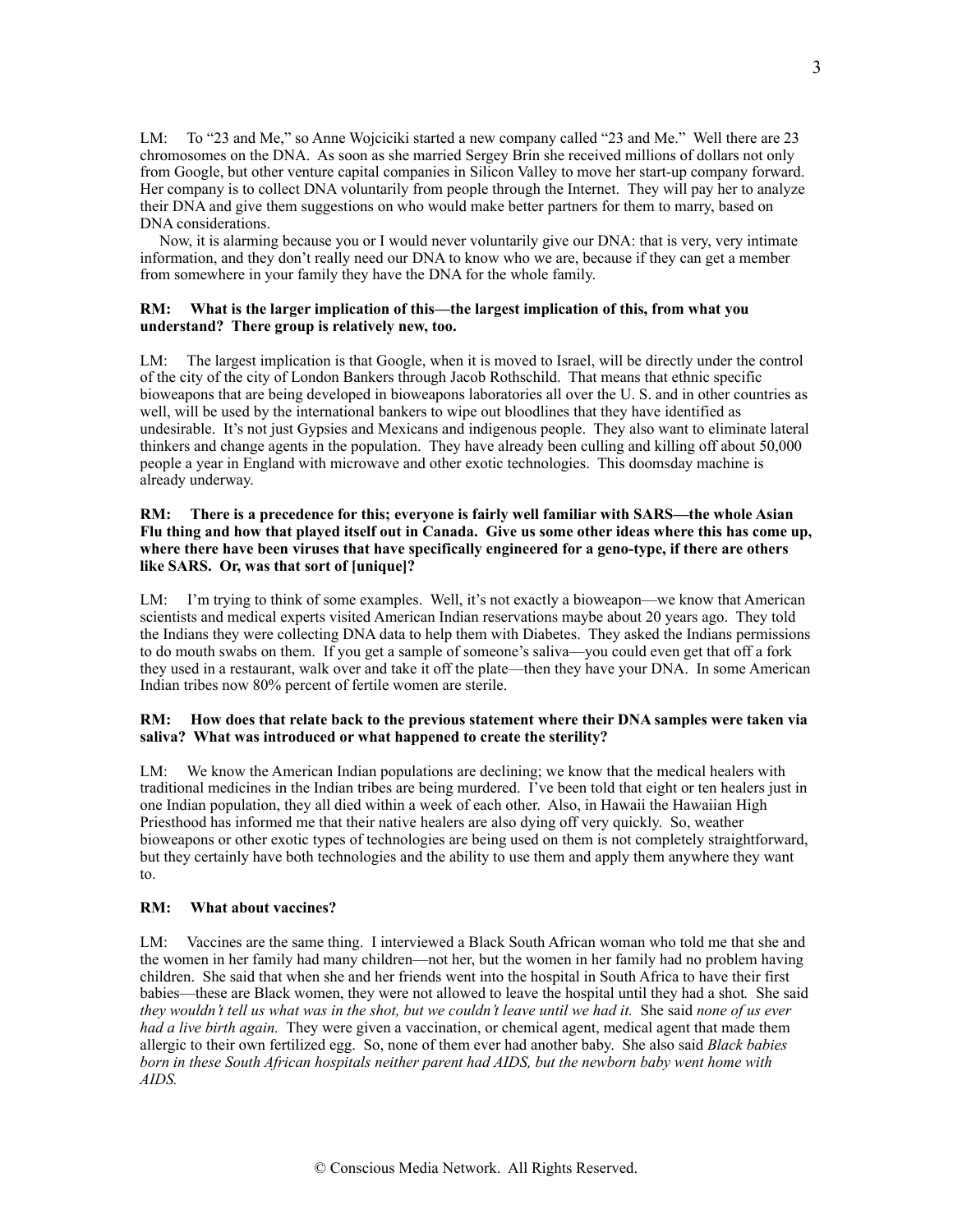This Green Beret Special Ops soldier was on a special mission to South Africa. The U. S. military was transporting United Nations and World Health Organization doctors to South Africa to deal with an outbreak of an epidemic of something like Anthrax. He told me when they got down there the area was quarantined; it was also the center of the greatest resistance to Apartheid. He looked around and he said *there was no disease outbreak; it was very obvious.* He began challenging the doctors and asking them why they were really down there. Finally a doctor from Finland said *no, there is no outbreak here. But we are going to vaccinate all these people, and in 12 years they will be dead.* That was the introduction of AIDS.

### **RM: This was what year?**

LM: It was in the 70's. The Club of Rome proposed development of an AIDS-like agent for depopulation in about 1974. It was funded by Congress in a Bill that gave the military the funds to develop it at Fort Dietrich. The AIDS vaccine—or, it [causing agent] is put in vaccines—was manufactured in Phoenix, Arizona in a laboratory and delivered to Africa.

#### **RM: Well, and we can certainly see the history there. So, that's Africa.**

LM: That's Africa.

**RM: Attempts were made through various viruses with the Asian population.**

LM: That's right.

**RM: Now we have another interesting little phenomenon called the HPV vaccine—Human Papilloma Virus vaccine for young girls just coming into their ages of fertility.**

LM: That's right.

## **RM: Beyond that even boys, which we're not going to get to just yet. What do you know about or can you share from your research about the HPV vaccine in young girls.**

LM: First of all why would you give young girls a vaccine, when they are 10 to 12 years old before they have even entered puberty? They are pre-puberty age. Why would you give it girls who are not even sexually active? It would make much more sense to give it to them once they became sexually active. It is so widespread I suspected right away that it was possibly an agent for sterilizing these women. It doesn't make sense. It also makes these young women sick sometimes; there is a reaction to it.

## **RM: Yes.**

LM: It certainly hasn't been tested adequately. So, why is there this big rush? I'd like to read something. This is also from Bertrand Russell's book, The Impact of Science on Society, and this was published in 1952. He said *the Nazis were more scientific then the present rulers of Russia. If they had survived they would probably have soon taken to scientific breeding. Any nation which adopts this practice will, within a generation, secure great military advantages. The system, one may surmise, will be something like this: Except possibly in the governing Aristocracy all but 5% of males and 30% of females will be sterilized. The 30% of females will be expected to spend their years from 18 to 40 in reproduction*  in order to secure adequate cannon fodder. As a rule, artificial insemination will be preferred to the *natural method.*

 That's Bertrand Russell's own words. Medical doctors and insiders today have told me that "wild reproduction" is not a desirable outcome in the future. Already we have terrible infertility problems in men and women. He also told me that in the near future the only way people will be able to get pregnant is to go into a hospital.

## **RM: Why is that, because we'll be infertile?**

LM: Infertile. And, 20 years ago, in the 1980's, 15% of men's sperm globally had damaged DNA, 85% was normal. Today that is reversed. Only 20% of men's sperm today is normal, and 80% has damaged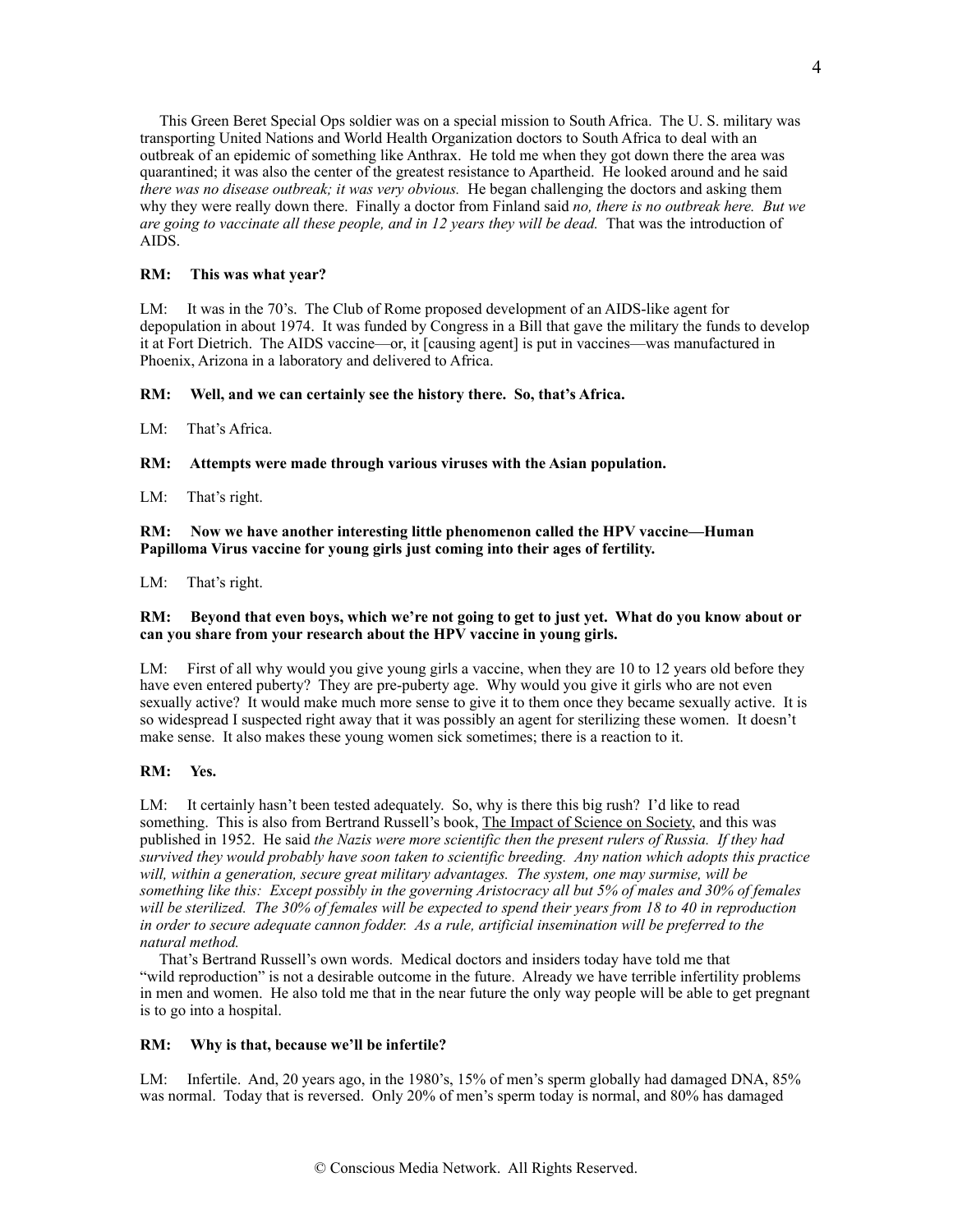DNA. It is so damaged now that at scientific conferences, where scientists come together from all over the world, they are ringing the alarm and they are making comments and statements publicly that everything is wrong with the sperm. It is very weak; it is not motile; it can't swim in the fluid to reach the egg, and of course, the DNA is damaged. When you put the damaged DNA in an egg or a sperm to form the first cell of a new living organism every cell in that organism has the damaged DNA expressed—*in every cell.* It is passed on to all future generations and it never repairs itself.

 This is a scientific experiment by unconscionable people, which has an unknown outcome. It is damaging and changing the Genome of the entire planet, which took 4½ billion years to evolve. You can't touch one part of it and damage it without damaging all of it because it is interdependent, it is intradependent and it is all organized in a syncopated dance. So, if one dancer trips and falls it messes up the whole dance floor.

## **RM: We have dancers all over the world tripping and falling right now. You know it seems as though it is coming from every direction, and it all seems to be pointing to a weakened immune system in mass, and also to a weakened ability to reproduce. If we continue the conversation about the HPV vaccine for little girls, which is very highly debated because it may even cause Cervical Cancer some studies say, no less infertility—how crazy is it that they are now recommending that young men and boys have this cervical vaccine? What's up with that?**

LM: Well, you see, as time goes on the application gets more and more bizarre and it actually confirms earlier suspicions, not just by me but many other people that the hidden agenda is really to sterilize young people.

 The soldiers, beginning in the summer of 2007, who have served in Iraq and Afghanistan, the medical doctors have been reporting very, very aggressive cancers in their mouths and in their throats. It is very difficult to even treat it. Now, what is really bizarre is that the U.S. Government is saying that these soldiers are having oral sex.

### **RM: And that's why they have the mouth cancer?**

LM: And that's why they have these aggressive mouth and throat cancers. So, now they want to vaccinate all the young men, as well. Well I'm sure the young men and young women who are the real target of these vaccinations—I think it is going to be along ethnic lines, and it is *really very alarming*!

### **RM: Yes!**

LM: However, the aggressive throat and mouth cancers have also been reported since 1993 in a very interesting animal in Tasmanian, called the Tasmanian Devil. It is a small Marsupial that looks like an Opossum. It has been reported that 50% of the Tasmanian Devil population has been exterminated with very aggressive throat and mouth cancers in Tasmania.

#### **RM: Now what do these have in common?**

LM: What they have in common is Uranium. The soldiers with these aggressive throat and mouth cancers were contaminated and exposed to very high levels of Depleted Uranium dust and nanoparticles in these war zones in Afghanistan and Iraq. Even down wind thousands of miles, this stuff goes all over the world; it is very mobile. In Tasmania—I looked up the air currents and the circulation patterns in that region of the Southern Hemisphere, and I discovered that Uranium mining increased from 50% of the year to 100% of the year in Australia in 1993. And, milling of Uranium, which is a very dirty process, where they crush the Uranium Orr and the dust gets into the air, that also increased from 50% to 100% of the year in Australia. So, you are doubling two times, increasing by four times the amount of Uranium in the air. The air currents carry it right down to Tasmania and New Zealand. These poor little Tasmanian Devils, they die within two months. These cancers are very, very aggressive and it is also on the muzzle of their faces, which is where they are scavenging for food and they are drinking water. It is the nanoparticle effect —very, very tiny particles of Uranium Orr, and the Uranium weapons.

### **RM: This, in and of itself, is also linked with infertility, isn't it? Exposure.**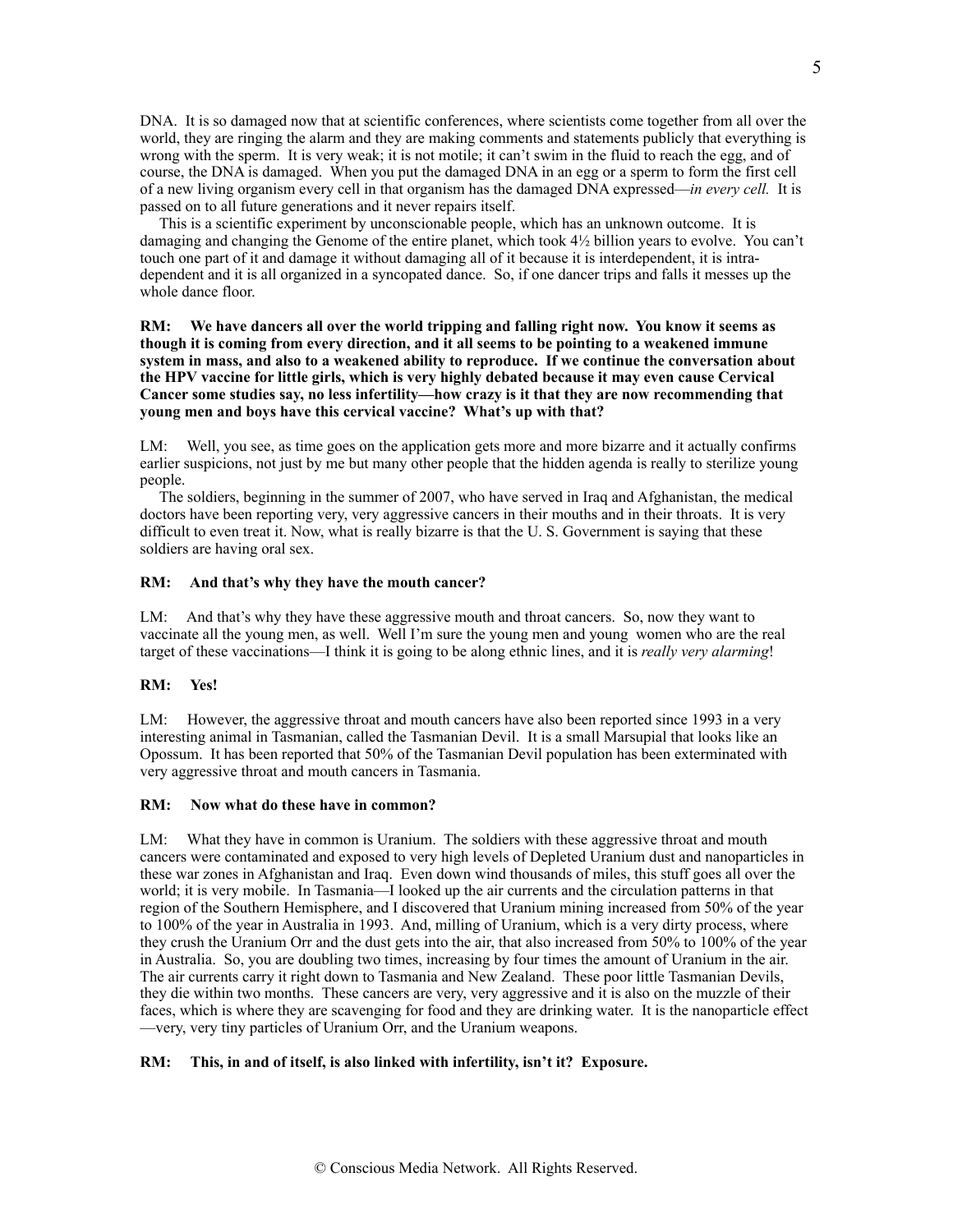LM: Oh, my goodness! Radiation causes tremendous fertility problems. It not only damages the DNA in the egg and sperm, but it also causes infertility in men and in women—very high increases in infertility that I just mentioned. It is a global event, so it has to be due to an environmental event; the only thing that has really been prolific since 1945 in the global atmosphere is Nuclear Technology.

## **RM: Yes.**

LM: It was atmospheric testing; the Atomic Bombs and Hydrogen Bombs had much more Depleted Uranium in them than Plutonium. The Plutonium core was only 20 pounds. Thousands of pounds of Depleted Uranium were packed around that core. That is all vaporized in a thermonuclear explosion. Then when atmospheric testing ended in 1963, Nuclear Power plant emissions replaced that radiation that had been stopped, and then in 1991 Depleted Uranium weapons were introduced to the battlefield. The global impact is very obvious from data that I have collected from governments around the world.

 What is happening is this global pollution with the Depleted Uranium combined with other nuclear technologies and the vaccines and everything else is increasing death rates, so they are shaving off the lifetime expectancy of the elderly; it is cut back 15 years now in some countries. They are decreasing birth rates by causing infertility.

### **RM: Right.**

LM: It is very obvious in the data I've collected all over the world: in Japan, in Hawaii, in the United States, in European countries. Russia, Japan and Germany now have a death rate that is higher than the birth rate. In other words their populations are declining.

**RM: And Depleted Uranium is being used in a very targeted and literal way, yet still to this day in Iraq to basically sterilize the populations that these dirty bombs are being used against and in the process, also not just killing them, but creating, as you say, corrupted DNA, infertility and so forth, but our soldiers are bringing this back home, which we talked about this earlier in the last interview. So, certainly this is another mechanism. And, there is something else that is on the horizon that could interfere, again, with the health of the local populations, and it is not ethnically biased nor targeted because this is something that is due to come out in September of '08, or August of '08, which is a spraying of a pesticide over the entire bay area—San Francisco Bay area, which is just unbelievable in terms of the potential devastating affects and simple side effects as well. This has already happened over the city of Santa Cruz. I'm concerned about a few things here. They are going to go ahead and run with this before there are any Environmental Impact Reports done?**

### LM: That's right.

**RM: And there is already evidence of what it has done to the populations it has been sprayed over before. In addition, it seems to be that if you just let this little critter, which somehow got in here from Australia, be it is not that devastating, anyway. Tell us what is going with the spaying for this little brown moth.**

LM: OK. Could I just say something to add on to the end of that last segment?

#### **RM: Of course.**

LM: What I would like to just mention is that these London Bankers who are carrying out this depopulation, are also carrying it out on Israeli citizens. In the 2006 Israeli attack on Lebanon, which was planned years before, the U. S. had already transported 5,000 Depleted Uranium bunker busters to Israel two or three years before the attack. When the attack started I knew they were using Depleted Uranium bombs, and I knew they were grid bombing and carpet bombing Lebanon. I sent out a press release all over the world warning that as soon as the rains started in Israel, which was in October, within two months there would be an epidemic of Diabetes in Israel, because that Depleted Uranium traveled on air currents in a half an hour, or less, into Israel. The mountainous region of Israel is in the north close to the boarder with Lebanon, and sure enough, in December the first newspaper articles started to come out that there were huge increases in Northern Israel in Childhood Diabetes, and it was obviously synchronized with the rain patterns. We know all over the world from increases in Diabetes that the greatest numbers of new cases are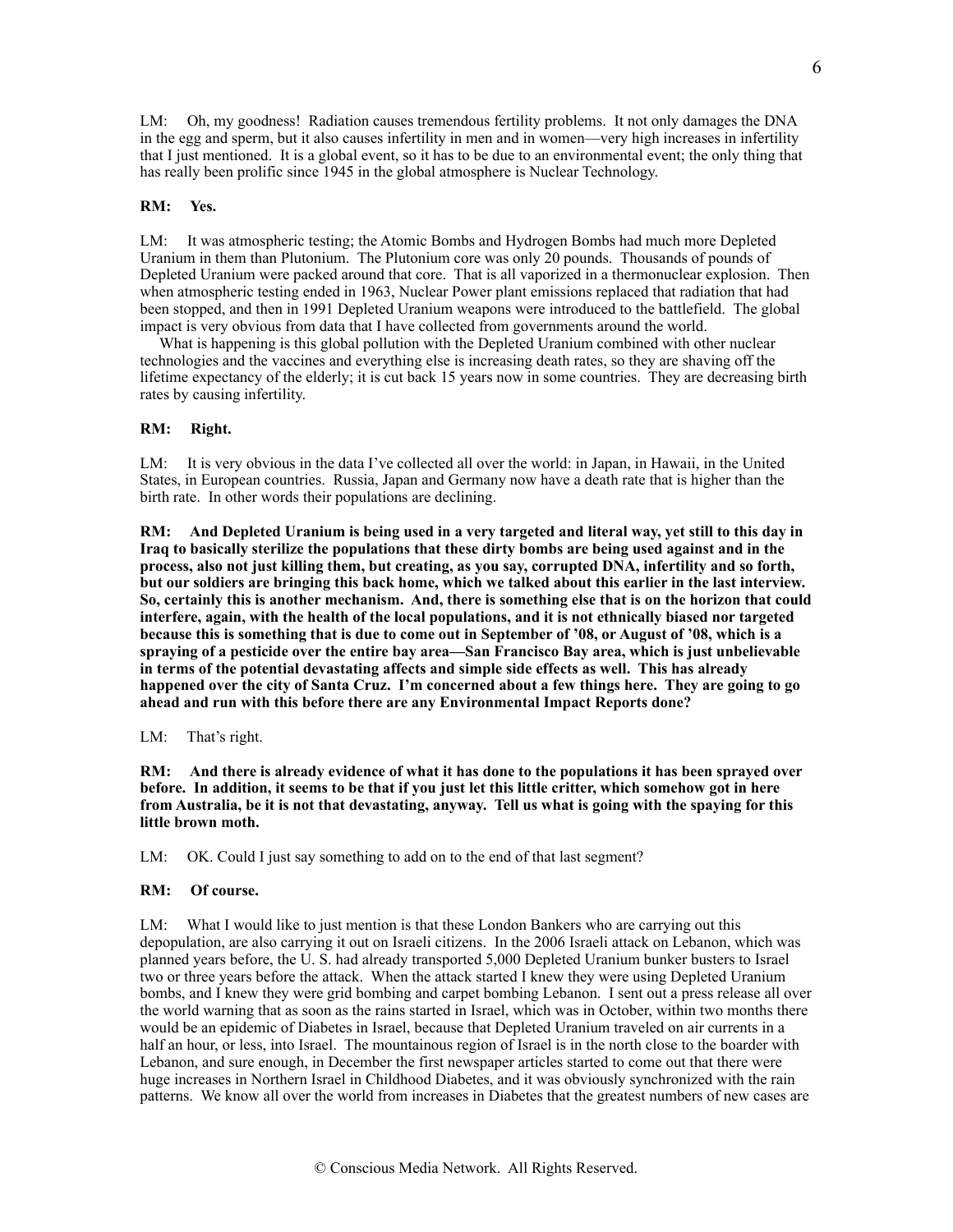always diagnosed when the rains start. The rain washes the radioactive particles out of the air on to people's skin, into the drinking water and on the food. Even worse—this is horrible—the bomb crater analyses from the Lebanon side of the boarder with Israel that were used in the 2006 attack were analyzed at Harwell, the British radiation laboratory. It was found that these bomb craters were contaminated with Deuterium, which is a component in nuclear weapons, and high levels of Uranium 235, which is removed from Depleted Uranium; it should have been much lower. Also, there were very high levels of radiation when monitoring was done for a couple of months, for the first three weeks very high levels of radiation dropped very quickly. And, these are all the signatures of fourth-generation nuclear weapons. These were fusion weapons or a new kind of fission weapon. We don't really know, probably fusion weapons. This also contributed to the illness imposed on the Israeli people.

Now, I'm saying this because religion really has nothing to do with this.

## **RM: Right. The powers that be are equal opportunity offenders in that sense.**

LM: Equal opportunity killers.

### **RM: Exactly.**

LM: And, perhaps they are depopulating Israel now to bring in the big corporations and to make this one of the new centers for world government. That's what I suspect is happening. Radiation respects no boarders; it respects no socioeconomic class and it respects no religion.

## **RM: Yes.**

LM: Let's go back to the Brown Moth.

## **RM: So, the Brown Moth.**

LM: Yes. The Secretary for Food and Agriculture, Mr. Kawamura appeared at the Berkeley City Council meeting on February 21. He brought a panel of three other medical people with him, a medical doctor, a pesticide expert and a toxicologist. In that discussion that they had, presentation, questions and feedback from the City Council members, Mr. Kawamura announced that this Brown Moth had been in California for at least ten years; it had never been proven to be harmful to agriculture. The pesticide had had no affect in the two-year spraying program to eradicate the Brown Apple Moth in the Santa Cruz area. And, there have been no studies done on the health affects of this pesticide**.** He also stated that they would begin spraying for at least five years in the entire bay area in August or 2008, and that the Environmental Impact statement would not be finished until the fall of 2008. When City Council members and public citizens making comments brought up many issues—they said that over 600 people had been made ill by the spaying over a two-year period in Santa Cruz. The absenteeism in schools went up 100% the day after the spaying because it made school children ill. Some people had to move out of Santa Cruz; they were too ill to stay there during this spraying program. And, Mr. Kawamura said *well that was just information from the Internet and they were mentally ill or they had some kind of stress syndrome, or other issues, but it wasn't the pesticide. They just have mental problems.* One of the City Council members said *well, hundreds of thousands of cats died from this spray during the spaying of Santa Cruz; were they mentally ill, too?*

### **RM: OK. That's a good one!**

LM: So, it was quite obvious not only from his testimony in that City Council meeting, but from visits he had made to other cities in the bay area, feedback from the cities and thousands of worried citizens that the only five people who are in favor of this pesticide spaying program are Mr. Kawamura, the Secretary for Food and Agriculture, and the three panelists he brought with him, as well as Governor Schwarzenegger. Now, we know Governor Schwarzenegger was made governor by Jacob Rothschild at the city of London. And the economy of the State of California is the seventh largest economy in the world, and California has no debt. The city of London bankers are absolutely drooling and slobbering over the tremendous wealth that California has, so he has put in a governor will implement programs that are favorable or desired by the city of London Bankers.

### **RM: Now, why is this spraying program, would you see it, to be favorable to them?**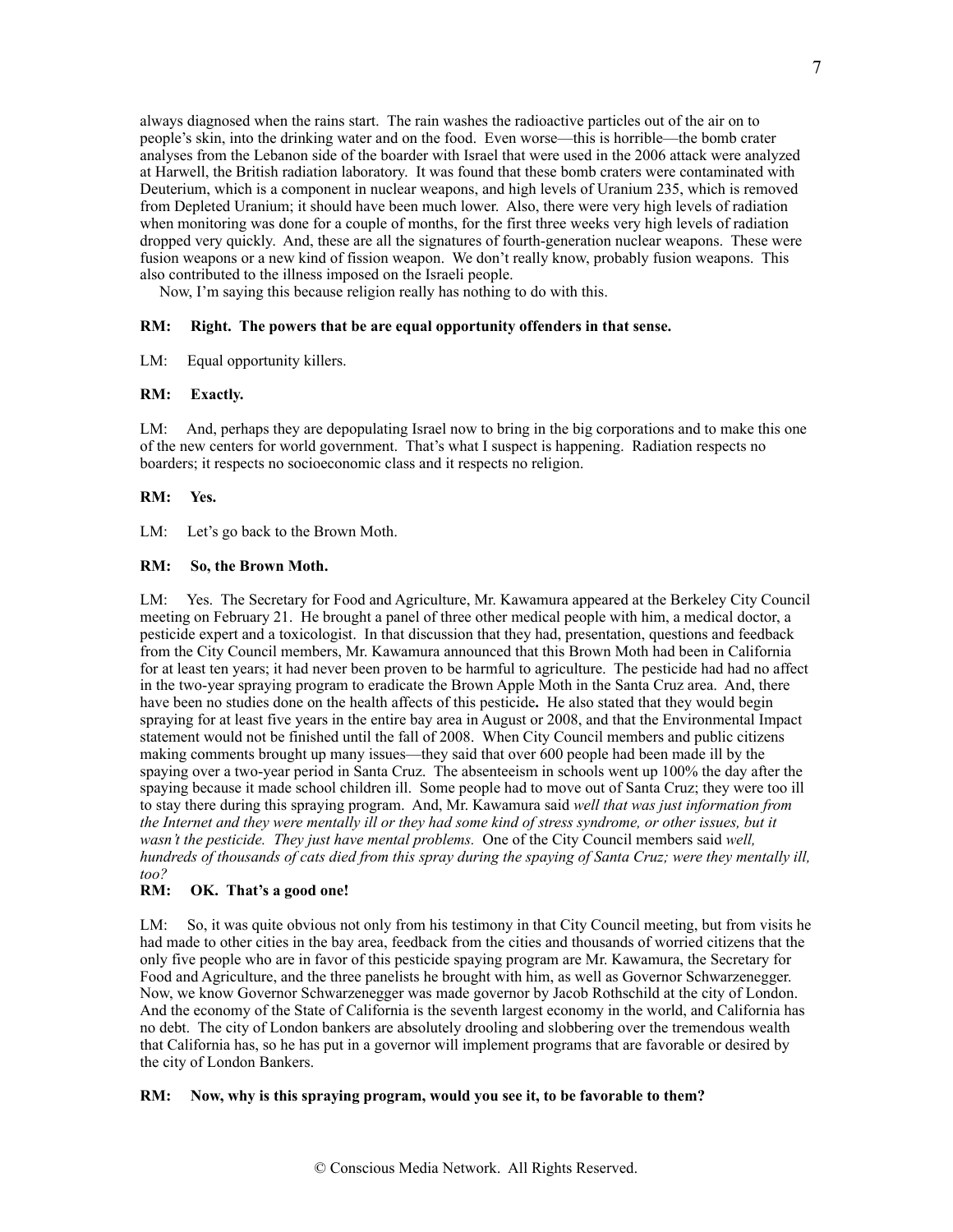LM: Number one, the San Francisco Bay area—remember the Apartheid issue in South Africa, and the introduction of AIDS? The San Francisco Bay area is the most activist center in the United States. There are over 1,000 activist organizations here. It is also the most progressive; it is the most liberal and it is the strongest anti-war center in the United States.

## **RM: This is true—extremely liberal/progressive communities around the bay area.**

LM: And what is the name of this pesticide?

## **RM: Oh, yes. It's called** *Check Mate***.**

LM: It is called Check Mate, or Check Point.

### **RM: Yes.**

LM: So, doesn't that kind of hint at the hidden agenda.

#### **RM: Yeah, that's cryptic.**

LM: Very cryptic.

## **RM: What about DNA? Was there any science on the effects on DNA or anything deeper?**

LM: There haven't been any studies on the affects to the people in Santa Cruz, but a pediatrician who testified in the Berkeley City Council meeting stated that baby boys who were exposed in utero to chemicals in the pheromones that make up the pesticide are reported to have been born with micro penises —in other words very small under-sized penises, or deformed penises. Since this is a pheromone, which is a hormone, it is a signaling molecule; it is intended to make the male moths unable to mate with the female moths. It can have the same affect, potentially, on human beings. These are signaling molecules, and we know from pesticides and radiation that have contaminated the Columbia River in Washington State that the population of fish, the females are increasing and the males are decreasing, also the otters—the Fresh Water Otters that live in that river, the males are no longer able to mate with the females; they don't know what to do. We also know that in contaminated areas from pesticides and agricultural chemicals in the Everglades in Florida, that the alligators do not know how to mate the males with the females, also. So, these are signaling molecules that control the sexual responses and natural things that animals do in many animals, in fish and, obviously, in humans as well.

## **RM: So kind of bringing this back full circle, our DNA seems to be being impacted by a number of influences. We've talked about the radiation; we've talked about the potential of some of these pesticides just a moment ago; we have a system in which our DNA can be gathered voluntarily—the information—so that very specific agents can be made that target and create viruses for that particular gene pool, if that is the desire of those who can do this in conjunction with the scientific community. We also have chemtrails in the air.**

LM: That's right, and this is another aspect of the pesticide program, because chemtrails were conducted, they were spread over the Santa Cruz area the entire time that the pesticide program was going on. Now, why would they be spaying metal particulates with plastics or other components in the chemtrails over Santa Cruz at the same time they were doing the pesticide spaying?

 The answer is that when I was an environmental commissioner for the city of Berkeley for eight years, the University of California and the Lawrence Berkeley Lab had to come to the commission each time they wanted to do a new project. When they came to tell us about a nanotechnology foundry—a nanotechnology facility that they wanted to build at the Lawrence Berkeley Lab up above the Berkeley campus—I asked them *will this nanotechnology research be used for nuclear weapons development?* I had to ask that because Berkeley is a nuclear weapons-free zone. They assured me *oh no, that's not what it is for.* Then somehow the conversation turned to binary weapons. And I said *what's a binary weapon?* They said *it's a biological weapon that has two components, or even three, and when one is introduced it may not cause any harm or it may be minimal, but when the second component is introduced they interact*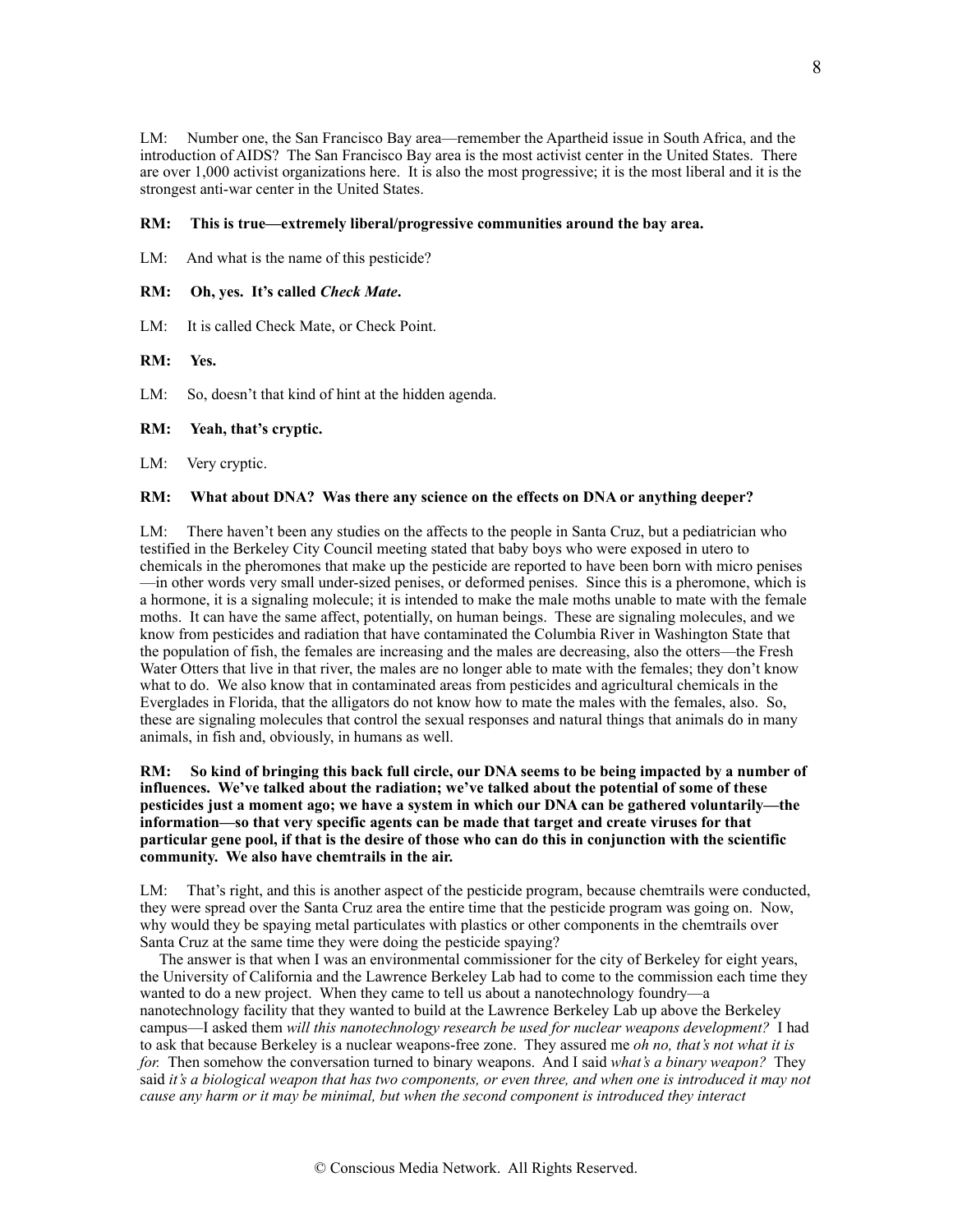*synergistically and become very toxic or lethal.* And, I just went to a pesticide conference in the city of Berkeley, which is held annually, and it was very interesting because one of the speakers said that sunlight can interact with pesticides or other components and increase the lethality or trigger the chemical action of these agents. Another thing with this pesticide is that it is in very tiny capsules—in maybe the ten micron range—this is larger than nanoparticles. But theses very tiny capsules, after the pesticide escapes and is dispersed in the air, these have formed a horrible scum and messed up all of the waterways, the creeks, the rivers and even the coastline of beautiful Santa Cruz. That's only two years of spaying.

## **RM: And they want to spay for five years.**

LM: At least five years.

**RM:** So just the fact that it doesn't seem to have any impact on the Brown Apple Moth is a *big red flag;* **the fact that they don't want to get the Environmental Impact Reports in before they start the project is** *a really large red flag.*

### LM: Yes.

**RM: My understanding—and this is happening very soon, in fact next week from the time we're shooting this; by the time this airs it will have been done—the Berkeley City Council is going to put their protest vote together. Hopefully an attorney or a team of attorneys will be assembled to fight the government on this spraying program, because it seems that all the communities around here are outraged over this.**

LM: All of the communities are outraged. As I said, the only five people who are in favor of this plan are in Sacramento and they are not going to be spayed.

## **RM: No.**

LM: Oh, and then one of the City Council members asked one of the members of this panel—the medical doctor—*would you like your children to be spayed with this pesticide?* He [the doctor] could not give a straight answer; he wouldn't really properly answer the question. You know that sort of gives the game away.

### **RM: There is another flag, yeah.**

LM: There is another flag. But another very strong flag is that the Secretary for Food and Agriculture said *our consultants on this spraying program are from Tasmania, New Zealand and Australia. They are not spaying down there because the moth isn't a pest in agriculture.* So, I was wondering how could they be experts on a spaying program if they don't even spray down there?

# **RM: Interesting.**

LM: It is actually indigenous to Tasmania and in New Zealand and Australia there are natural predators that keep it in check.

# **RM: Right.**

LM: So, what they are doing is attacking our immune systems globally with Depleted Uranium global contamination; they are attacking our fertility; they are increasing death rates and decreasing birth rates, and then locally they are using vaccines to sterilize; they are using pesticides and other chemical agents in combination with other components to interact in an unknown way. I think that most citizens who testified in the City Council meeting and they've written newspapers and so forth, are calling this a bio warfare attack on the bay area. I think people clearly understand that is exactly what this is.

**RM: In Sedona, Arizona the incidents of chemtrails have been extremely high over the last more than half a dozen years, and certainly one of the affects that it has had is people are exhausted, upper respiratory infections, constant threats to move out of the region. I noticed that this is now pretty standard in most cities; in most cities we are seeing it, including in Europe, certainly in the**